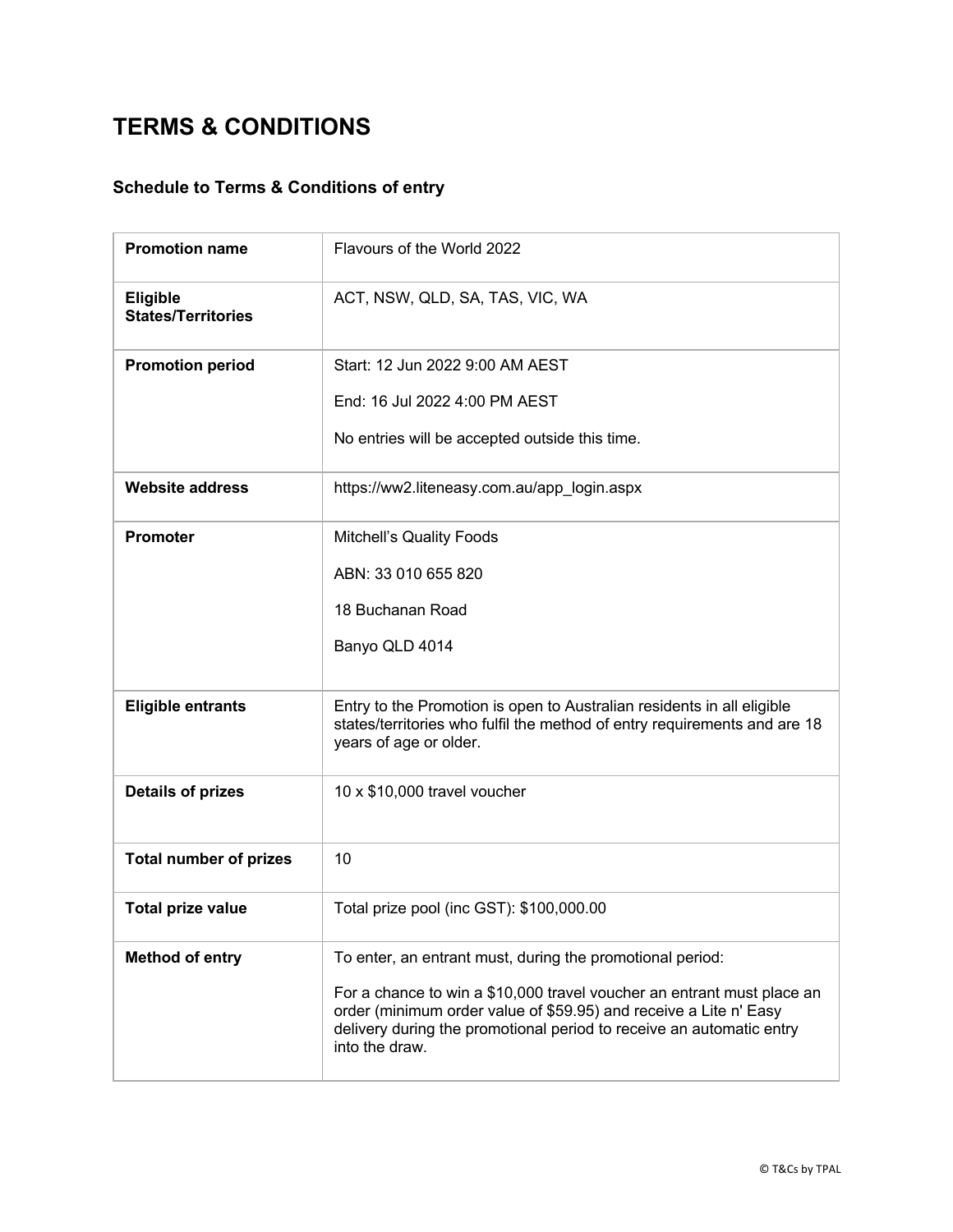| <b>Maximum number of</b><br>entries                                   | 1 per eligible transaction, unlimited.                                                                                                                                                                                                                                                                                                                                                                        |
|-----------------------------------------------------------------------|---------------------------------------------------------------------------------------------------------------------------------------------------------------------------------------------------------------------------------------------------------------------------------------------------------------------------------------------------------------------------------------------------------------|
| <b>Prize draw</b>                                                     | 5 draws in total to be carried out at 3:00PM AEST across 5 weeks<br>(Tuesday 21st June, 28th June, 5th July, 12th July and 19th July) and<br>each draw will determine 2 winners (10 winners in total). Each draw will<br>be conducted in the presence of an independent scrutineer.<br>Location of draw:<br>Trade Promotions and Lotteries Pty Ltd<br>Level <sub>2</sub><br>11 York Street<br>Sydney NSW 2000 |
| <b>Notification of winners</b>                                        | Winners will be notified via Email & phone no later than 2 business<br>days after each draw.                                                                                                                                                                                                                                                                                                                  |
| <b>Public announcement of</b><br>winners                              | The winners of all prizes will be published here:<br>https://www.liteneasy.com.au/ on 21 July 2022                                                                                                                                                                                                                                                                                                            |
| <b>Unclaimed prize draw</b>                                           | A random unclaimed prize draw will occur 3:00 PM AEST on 21<br>September 2022.<br>Location of draw:<br>Trade Promotions and Lotteries Pty Ltd<br>Level 2<br>11 York Street<br>Sydney NSW 2000                                                                                                                                                                                                                 |
| <b>Notification of</b><br>unclaimed prize winners                     | Unclaimed prize winners will be notified via Email & phone no later than<br>2 business days after the draw.                                                                                                                                                                                                                                                                                                   |
| <b>Public announcement of</b><br>winners from unclaimed<br>prize draw | The winners of all unclaimed prizes will be published here:<br>https://www.liteneasy.com.au/, 21 September 2022.                                                                                                                                                                                                                                                                                              |
| <b>Permit reference</b>                                               | Authorised under<br>ACT Permit No. ACT 22/00904<br>SA Permit No. T22/717<br>NSW Authority No. TP/01734                                                                                                                                                                                                                                                                                                        |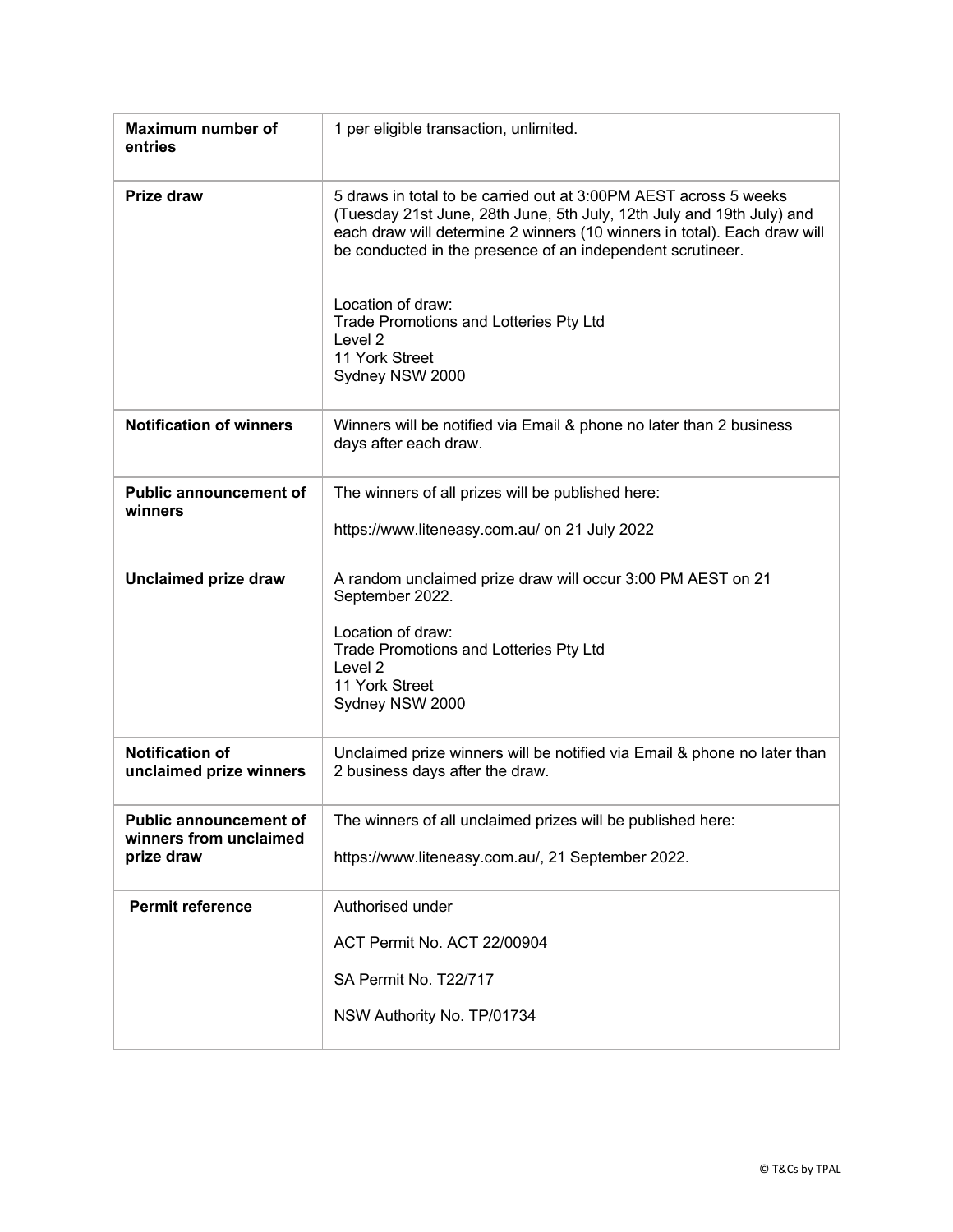## **Terms & Conditions of entry**

- 1. Information on how to enter and prize details form part of these terms & conditions (**Terms of entry**). The Terms must be read in conjunction with the Schedule. The Schedule defines the terminology used in these Terms of entry. Where there is any inconsistency between these Terms and the Schedule, the Schedule prevails. Participation in this Promotion is deemed acceptance of these Terms of entry.
- 2. Entry is open only to legal residents of the Eligible States/Territories who satisfy the Method of entry. Directors, officers, management, employees, suppliers (including prize suppliers) and contractors (and the immediate families of directors, officers, management, employees, suppliers and contractors) of the Promoter and of its related bodies corporate, and of the agencies and companies associated with this Promotion, including the competition permit providers TPAL (Trade Promotions and Lotteries Pty Ltd) are ineligible to enter. Immediate family means any of the following: spouse, ex-spouse, child or step-child (whether natural or by adoption), parent, step-parent, grandparent, step-grandparent, uncle, aunt, niece, nephew, brother, sister, stepbrother, step-sister or first cousin.
- 3. The Promotion will be conducted during the Promotion period.
- 4. The Prize/s are specified in the Details of prizes section of the Schedule.
- 5. The total prize pool is specified in the Total prize value section of the Schedule.
- 6. Any prize is valued in Australian dollars unless expressly stated to the contrary.
- 7. All vouchers are valid until the expiry date stated on the voucher or by the provider of the voucher.
- 8. Entrants agree to comply with any conditions which accompany the Voucher.
- 9. Neither the Promoter nor the voucher provider is liable for any voucher that has been stolen, forged, lost, damaged or tampered with in any way.
- 10. Entrants are advised that tax implications may arise from their prize winnings and they should seek independent financial advice prior to acceptance of their prize(s). The Promoter accepts no responsibility for any tax implications that may arise from accepting a prize. Entrants are responsible for any and all expenses that they incur in entering the competition and they will not be reimbursed regardless of whether or not they win the competition.
- 11. The entrants must follow the Method of entry during the Promotion period to enter the Promotion. Failure to do so will result in an invalid entry. The Promoter will not advise an Entrant if their entry is deemed invalid.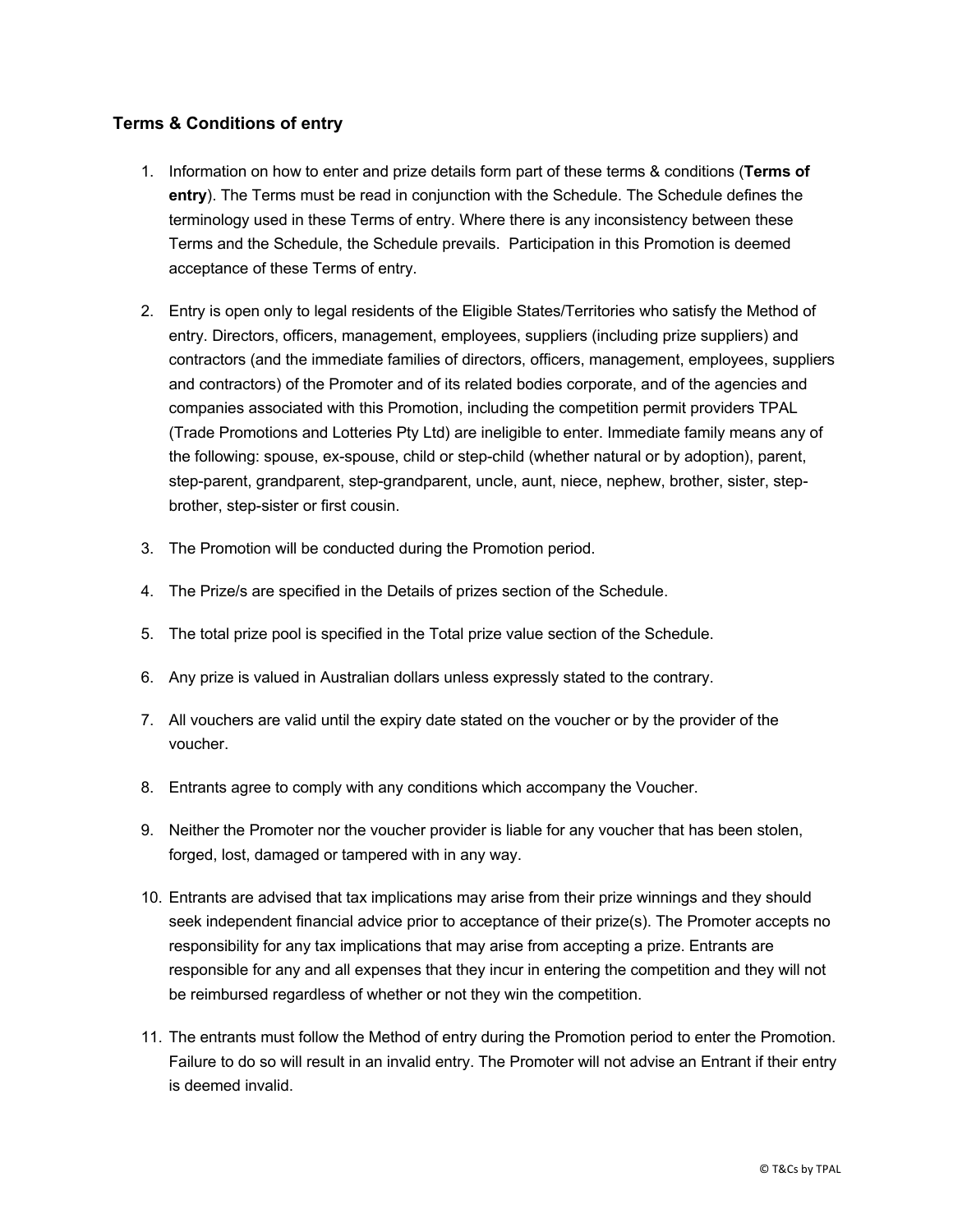- 12. The time of entry will be deemed to be the time the entry is received by the Promoter.
- 13. Entrants may submit up to the Maximum number of entries (if applicable).
- 14. The Promoter accepts no responsibility for any late, lost, delayed, incomplete, incorrectly submitted, corrupted, illegible or misdirected entries, claims or correspondence whether due to omission, error, alteration, tampering, deletion, theft, destruction, disruption to any communication network or medium, or otherwise including those entries not received by the Promoter for any reason. The Promoter is not liable for any consequences of user error including (without limitation) costs incurred. No correspondence will be entered into.
- 15. The prize(s) will be awarded to the valid entrant(s) drawn randomly in accordance with the Prize draw details. The Promoter may draw additional reserve entries (and record them in order). In the event of an invalid entry or an ineligible entrant, or if the entrant is ineligible to accept the prize, the prize will be awarded to the first reserve entry drawn. If the prize can't be awarded to the entrant drawn, the promoter will then continue this process until the prize is awarded.
- 16. The winner does not need to be present at the draw unless expressly stated to the contrary.
- 17. The winner(s) will be notified in accordance with the Notification of winners and Notification of unclaimed prize winners (if applicable) sections of the Schedule. Notification to winners will be deemed to have occurred on the later of the time the winner receives actual notification from the Promoter or two business days thereafter. The notification will include details about how the prize(s) can be claimed.
- 18. The Promoter takes no responsibility where it is unable to contact prize winners who have not provided correct or complete contact details. If an entrant's contact details change during the promotional period, it is the entrant's responsibility to notify the Promoter. A request to modify any entry information should be directed to Promoter.
- 19. It is a condition of accepting any prize that the winner must comply with all the conditions of use of the prize and the prize supplier's requirements. Each prize must be taken as stated and no compensation will be payable if a winner is unable to use the prize as stated.
- 20. The winner(s) name and state/territory of residence will be published in accordance with the Public announcement of winners section of the Schedule (if applicable).
- 21. If the prize(s) has not been claimed by the Unclaimed prize draw time and date and subject to any written directions from a State lottery agency, the Promoter may conduct an Unclaimed prize draw in accordance with the Unclaimed prize draw section of the Schedule (if applicable). In the event the Unclaimed prize draw takes place, the Promoter will attempt to contact the winner(s) of the Unclaimed prize draw in accordance with the Notification of unclaimed prize draw section of the Schedule, and if applicable, the name and State/Territory of residency of any winner(s) of the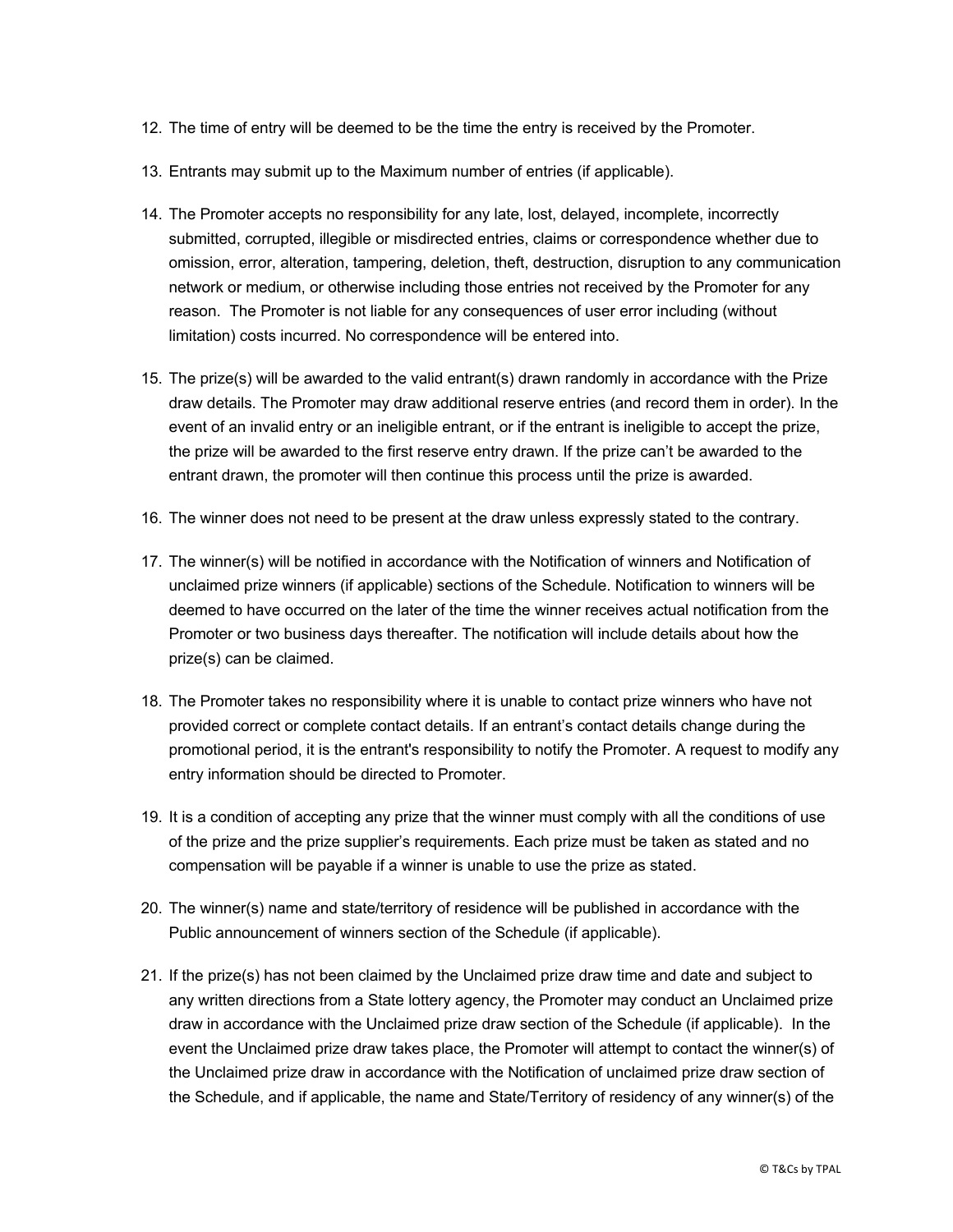Unclaimed prize draw will be published in accordance with the section of the Schedule entitled Public announcement of winners from unclaimed prize draw. If a prize is no longer available the promoter may substitute with a prize of higher or equal value subject to any written directions from a regulatory authority. The promoter is not allowed to deduct any administrative costs associated with provision of the prize.

- 22. To the greatest extent permitted by law, the Promoter excludes all warranties, representations or guarantees (**Warranties**) regarding the Promotion and any prizes, including any Warranties which may have been made in the course of advertising or promoting the Promotion. The conduct of the Promotion or the supply of prizes may involve third parties, and the Promoter makes no Warranties and disclaims all liability in connection with any such third parties, their acts or omissions. By entering the Promotion, an entrant releases and indemnifies the Promoter and its related bodies corporate (including the officers, employees and agents of each) from and against all actions, penalties, liabilities, claims or demands the entrant may have against the Promoter or that the Promoter may incur for any loss or damage which is or may be suffered or sustained as a direct or indirect result of an entrant entering or participating in the Promotion or winning or failing to win a prize, or using or permitting any other person to use the prize, except for any liability which cannot be excluded by law or which would cause any part of this clause to be void or unenforceable.
- 23. If despite the foregoing clause, the Promoter incurs a liability to an entrant under any law which implies a Warranty into these Terms of entry which cannot legally be excluded, the Promoter's liability in respect of the Promotion is limited, in the Promoter's discretion, to either resupplying such goods or services as form part of the Promotion, or paying the cost of resupplying those goods or services.
- 24. Without limiting any of the foregoing, in no circumstances will an entrant or the Promoter have any liability to the other for any loss or damage suffered which is indirect or consequential in nature, including without limitation any loss of profit, loss of reputation, loss of goodwill, or loss of business opportunity.
- 25. The Promoter and its associated agencies and companies will not be liable for any delay, damage, or loss in transit of prizes.
- 26. The Promoter may in its absolute discretion not accept a particular entry, may disqualify an entry, or cancel the entire Promotion at any time without giving reasons and without liability to any entrants, subject to any written directions from a regulatory authority. Without limiting this the Promoter reserves the right to verify the validity of entries, prize claims and entrants and to disqualify any entrant who submits an entry or prize claim that is misleading or not in accordance with these Terms of entry or who manipulates or tampers with the entry process. In the event that a winner breaches these Terms of entry, the winner will forfeit the prize in whole and no substitute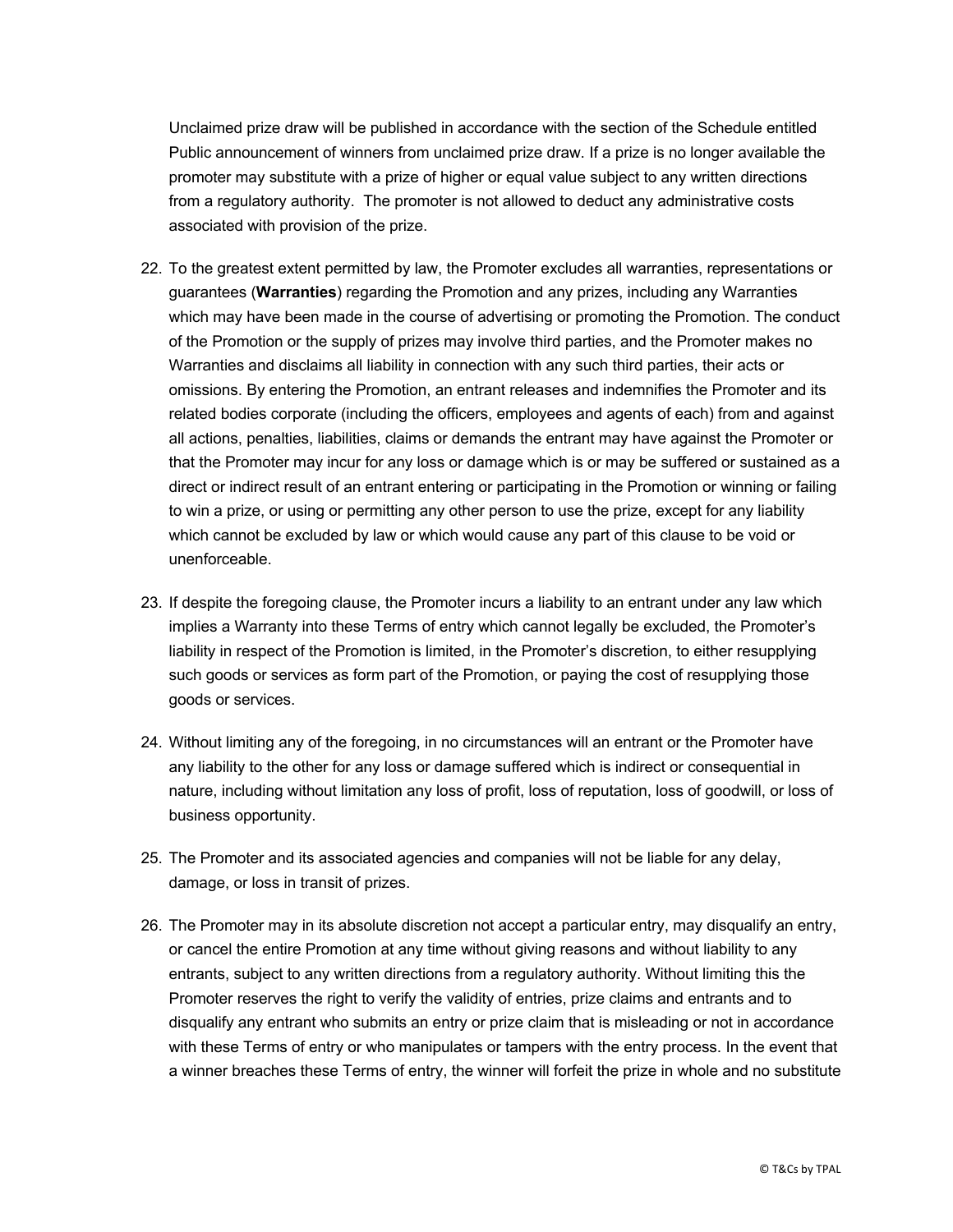will be offered. Verification is at the discretion of the Promoter, whose decision is final. Failure by the Promoter to enforce any of its rights at any stage does not constitute a waiver of those rights.

- 27. Prizes, or any unused portion of a prize, are not transferable or exchangeable and cannot be taken as cash, subject to any written directions from a regulatory authority. Where a prize is unavailable for any reason, the Promoter may substitute the prize for another item of equal or higher value subject to any written directions from a regulatory authority. The Promoter accepts no responsibility for any variation in prize value (including between advertising of the Promotion and receipt of the prize).
- 28. In the case of the intervention of any outside act, agent or event which prevents or significantly hinders the Promoter's ability (or that of a third party involved with the Promotion) to proceed with the Promotion on the dates and in the manner described in these Terms of entry, including but not limited to vandalism, natural disasters, acts of God, civil unrest, strike, war, act of terrorism, the Promoter's obligations in respect of the Promotion will be suspended for the duration of the event and, in addition, the Promoter may in its absolute discretion cancel the promotion and recommence it from the start on the same conditions, subject to approval of the relevant authorities.
- 29. All entries become the property of the Promoter. As a condition of entering into this Promotion, entrants agree to assign all their rights in and to their entry and any related content to the Promoter, including any copyright or other intellectual property rights in the entry and related content. Without limiting this, the Promoter may use entry content for any and all purposes including commercial purposes. You warrant that entry content is original, lawful and not misleading and that the Promoter's use of such content will not infringe the rights of any third parties. The Promoter has no obligation to credit you as the author of any content submitted and may otherwise do any acts or omissions which would otherwise constitute an infringement of any moral rights you may have as an author of content.
- 30. Entrants consent to the Promoter using the personal information provided in connection with this promotion for the purposes of facilitating the conduct of the promotion and awarding any prizes, including to third parties involved in the promotion and any relevant authorities. In addition to any use that may be outlined in the Promoter's Privacy Policy, the Promoter including third parties may, for an indefinite period, unless otherwise advised, use the private information for promotional, marketing, publicity, research and profiling purposes, including sending electronic messages or telephoning the entrant.
- 31. The collection and disclosure of personal information provided in connection with this promotion will be handled in accordance with the Promoter's Privacy statement which adheres to the Privacy Act 1988 (cth) and Australian Privacy Principles.